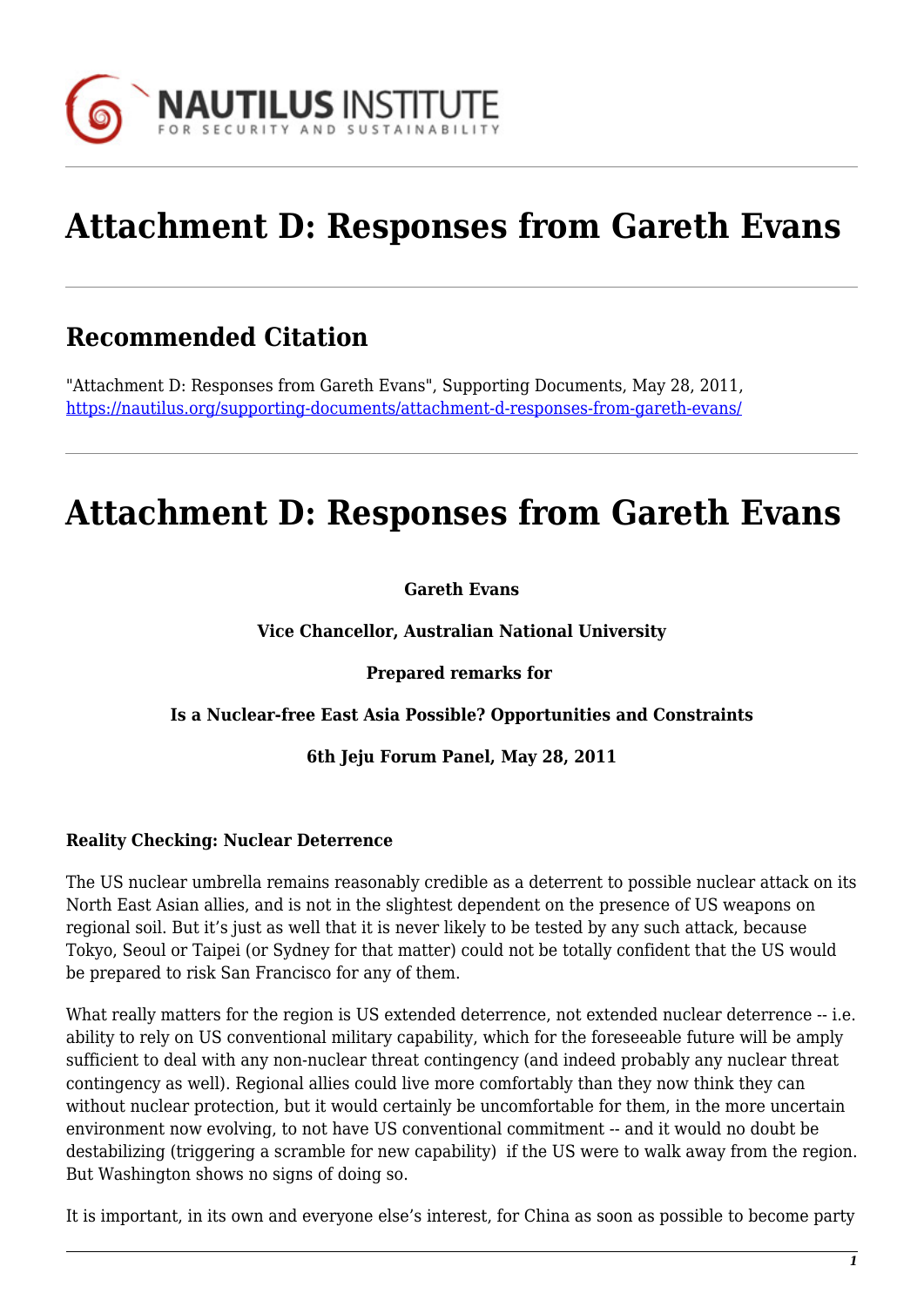to serious bilateral - and multilateral - talks about stabilizing nuclear weapon numbers at their present levels, and ultimately reducing them. There needs to be mutual understanding and acceptance among the nuclear weapon possessing states as to what constitutes a minimum credible deterrent for each of them -- but for that to happen there needs to be real transparency about numbers and deployment arrangements, especially from China. The internal debate in Beijing is moving slowly in that direction, and needs to be encouraged. It is not realistic to expect China -- or any of the other nuclear weapons powers -- to start reducing their stockpiles until US and Russian stocks get down to the low hundreds (from their present 9,000 and 13,000 respectively!), but it is realistic to seek a freeze at present levels, and certainly no 'equalizing up'.

# **Japan and South Korea**

The vision of a plutonium-fuelled energy security strategy may be somewhat at risk in Japan and the ROK as a result of the Fukushima catastrophe, but it is unlikely to impact one way or the other on the prospects for a nuclear weapon free zone in the region. That will depend on a completely different dynamic: the judgment each country makes about what it needs for its own security, with or without the US nuclear umbrella, or US conventional deterrence support.

Even without US support of any kind, it is not to be assumed that either country would rush to acquire nuclear weapons (as distinct from dramatically increasing conventional capability): there is a very strong international taboo against such weapons in the contemporary age, and a growing consensus among military specialists that for all practical purposes they are unusable for that reason alone. The most likely scenario is that each would adopt a hedging strategy (of the kind Iran probably has) - developing capability to the point they could weaponise at very short notice, and have delivery systems ready and available, but not actually crossing the weaponisation line.

# **North Korea Related**

The U.S. should not rule out in advance the possibility of nuclear retaliation against a nuclear attack by North Korea against itself or its allies: the Pyongyang regime would need to understand that any such behavior would be suicidal. But in the (almost inconceivable) event of such an attack, it would be more likely, and well advised, to mount a massive conventional response of which it is well capable, focused on the regime and military targets, and limiting collateral civilian casualties to the maximum extent possible, rather than descend -- and be seen by the wider international community to be descending -- to the same barbaric level. Of course any 'limited' war with the North is difficult to contemplate because of its capacity to cause huge artillery damage to Seoul, and the name of the game remains conflict prevention rather than war-fighting.

It is not unreasonable to continue to work and hope for a negotiated denuclearization settlement through the Six Party Talks mechanism A combination of credible guarantees of regime security, economic support and an end to diplomatic isolation must remain a rationally attractive option to Pyongyang, and its irrationality should not be assumed. Not too much should be assumed from the collapse of the Agreed Framework -- the fault was not entirely on the DPRK side -- or the provocations and brinkmanship that have been characteristic of North Korean negotiating behavior throughout. Only time will tell whether an acceptable settlement is possible, and the door should never be closed to negotiation.

Pending that outcome a strategy must be maintained of strict containment – employing mechanisms like the Proliferation Security Initiative, and seeking maximum cooperation from China – combined with strong deterrence, with the threat of massive retaliation by conventional, and if necessary nuclear weapons, should North Korea misuse its nuclear devices.